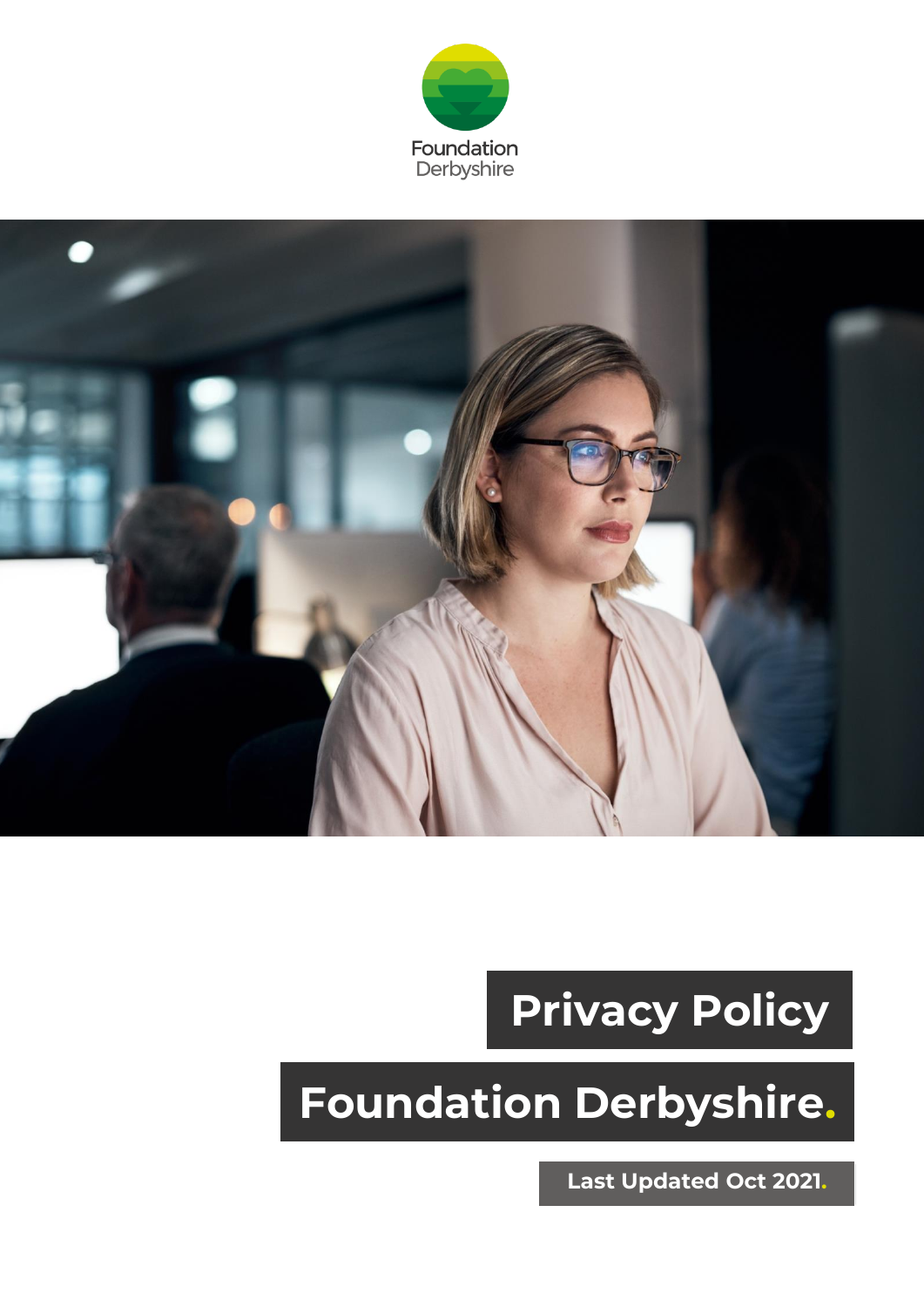### **Introduction.**

### **Welcome to Foundation Derbyshire's privacy notice. Foundation Derbyshire is the operation name of Derbyshire Community Foundation.**

Derbyshire Community Foundation respects your privacy and is committed to protecting your personal data. This privacy notice will inform you as to how we look after your personal data when you visit our website (regardless of where you visit it from) and tell you about your privacy rights and how the law protects you.

Please also use the **Glossary** to understand the meaning of some of the terms used in this privacy notice.

- 1. **[Important Information and Who We Are](#page-2-0)**
- 2. **[The Data We Collect About You](#page-4-0)**
- 3. **[How Is Your Personal Data Collected?](#page-7-0)**
- 4. **[How We Use Your Personal Data](#page-8-0)**
- 5. **[Disclosures of Your Personal Data](#page-15-0)**
- 6. **[International Transfers](#page-16-0)**
- 7. **[Data Security](#page-16-1)**
- 8. **[Data Retention](#page-17-0)**
- 9. **[Your Legal Rights](#page-18-0)**
- 10. **Glossary**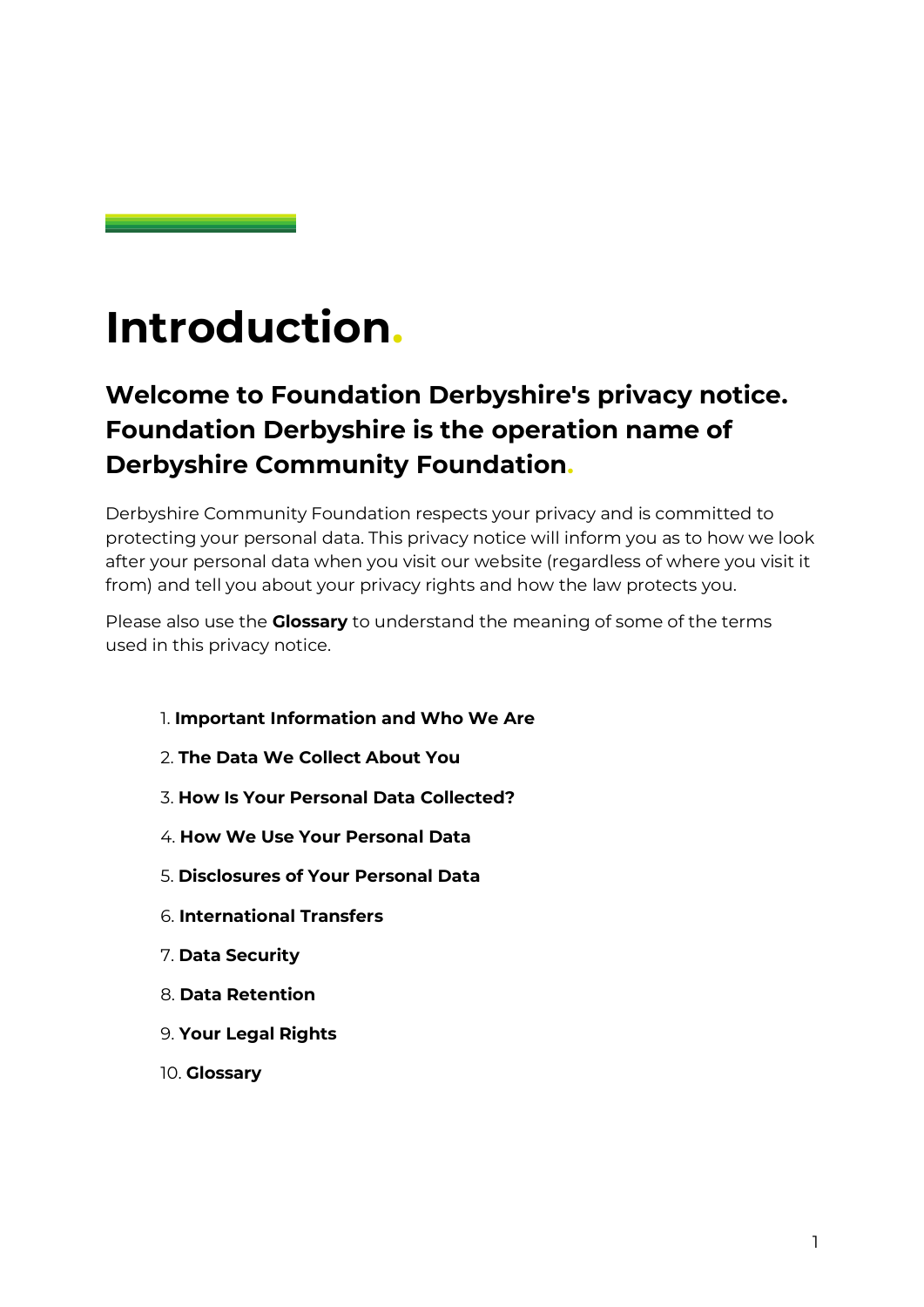# <span id="page-2-0"></span>**1. Important Information and Who We Are**

#### **Purpose of this privacy notice**

This privacy notice aims to give you information on how Derbyshire Community Foundation collects and processes your personal data through your use of [www.foundationderbyshire.org,](http://www.foundationderbyshire.org/) including any data you may provide through this website when you apply to us for funding or services, donate to us and/or sign up to our newsletter.

It is important that you read this privacy notice together with any other privacy notice or fair processing notice we may provide on specific occasions when we are collecting or processing personal data about you so that you are fully aware of how and why we are using your data. This privacy notice supplements the other notices and is not intended to override them.

### **Controller**

Derbyshire Community Foundation is the controller and responsible for your personal data (collectively referred to as "we", "us" "our" or "Foundation Derbyshire" in this privacy notice).

We have appointed a data privacy manager who is responsible for overseeing questions in relation to this privacy notice. If you have any questions about this privacy notice, including any requests to exercise [your legal rights,](#page-18-0) please contact the data privacy manager using the details set out below.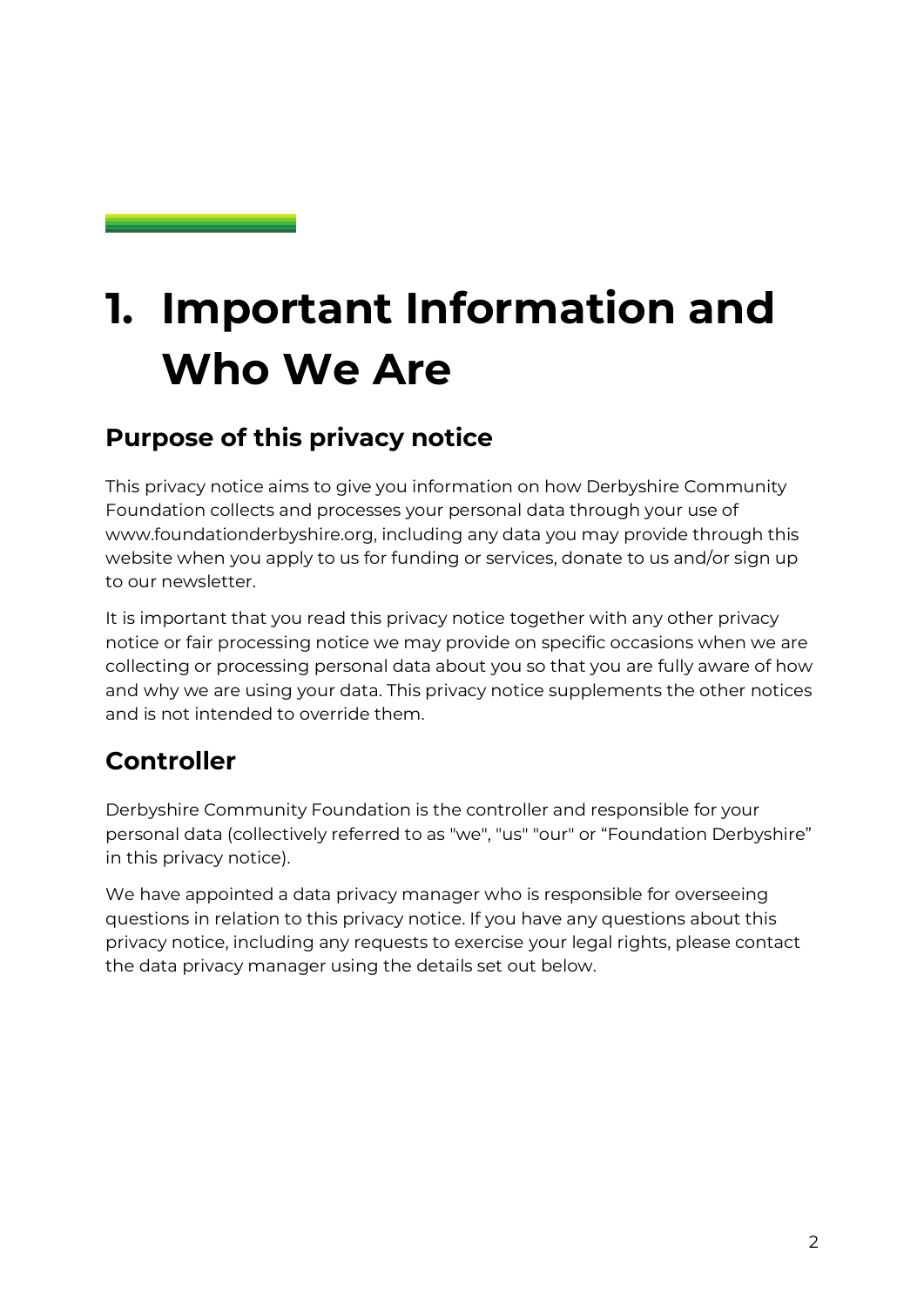#### <span id="page-3-1"></span><span id="page-3-0"></span>**Contact details**

Our full details are:

Full name of legal entity: Derbyshire Community Foundation, a private limited company by guarantee with company number 2893759 and charity registration number 1039485

Name or title of data privacy manager: Rachael Grime

Email address: [hello@foundationderbyshire.org](mailto:hello@foundationderbyshire.org) 

Postal address: Unit 2, Heritage Business Centre, Derby Road, Belper, Derbyshire, DE56 1SW

You have the right to make a complaint at any time to the Information Commissioner's Office (ICO), the UK supervisory authority for data protection issues [\(www.ico.org.uk\)](http://www.ico.org.uk/). We would, however, appreciate the chance to deal with your concerns before you approach the ICO so please [contact us](#page-3-0) in the first instance.

#### **Changes to The Privacy Notice and Your Duty to Inform Us Of Changes**

This version was last updated on 5<sup>th</sup> October 2021 and historic versions are can be obtained by [contacting us.](#page-3-0)

It is important that the personal data we hold about you is accurate and current. Please keep us informed if your personal data changes during your relationship with us.

### **Third-Party Links**

This website may include links to third-party websites, plug-ins and applications. Clicking on those links or enabling those connections may allow third parties to collect or share data about you. We do not control these third-party websites and are not responsible for their privacy statements. When you leave our website, we encourage you to read the privacy notice of every website you visit.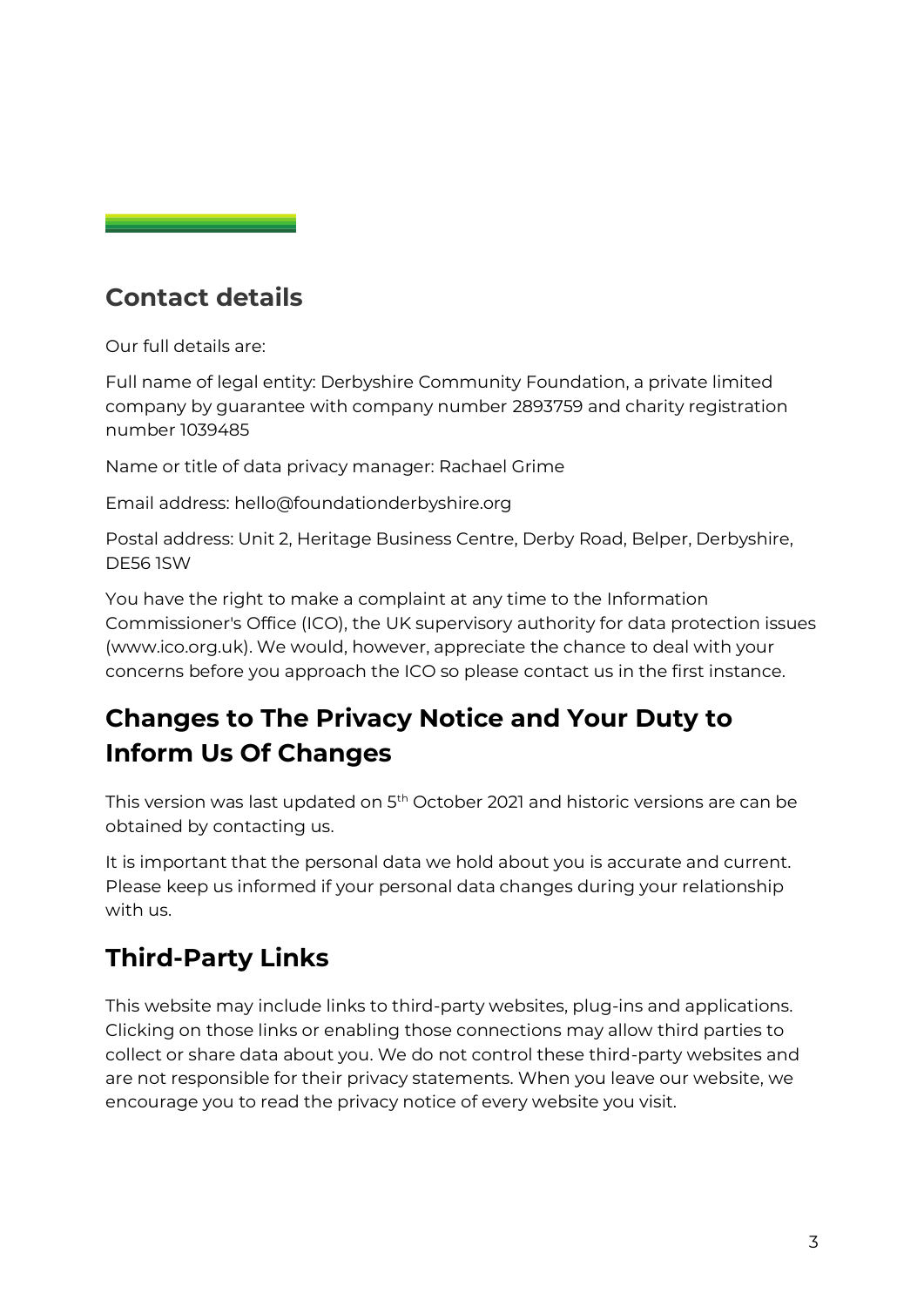### <span id="page-4-0"></span>**2. The Data We Collect About You**

Personal data, or personal information, means any information about an individual from which that person can be identified. It does not include data where the identity has been removed (anonymous data).

We may collect, use, store and transfer different kinds of personal data about you which we have grouped together follows:

- **Identity Data** includes first name, maiden name, last name, username or similar identifier, marital status, title, date of birth, gender and job role.
- **Contact Data** includes billing address, delivery address, residential address (if you provide this to us for correspondence purposes), email address and telephone numbers.
- **Financial Data** includes bank account and payment card details and any transactional details on your bank statements.
- **Transaction Data** includes details about payments to and from you, and any grants or funding that we have provided to you in the fast.
- **Technical Data** includes internet protocol (IP) address, browser type and version, time zone setting and location, browser plug-in types and versions, operating system and platform and other technology on the devices you use to access this website.
- **Profile Data** includes your username and password, donations or applications for funding made by you whether you are a UK taxpayer or not (and whether or not such application(s) where successful), your interests, preferences, feedback and survey responses.
- **Usage Data** includes information about how you use our website and services.
- **Marketing and Communications Data** includes your preferences in receiving marketing from us and our third parties and your communication preferences.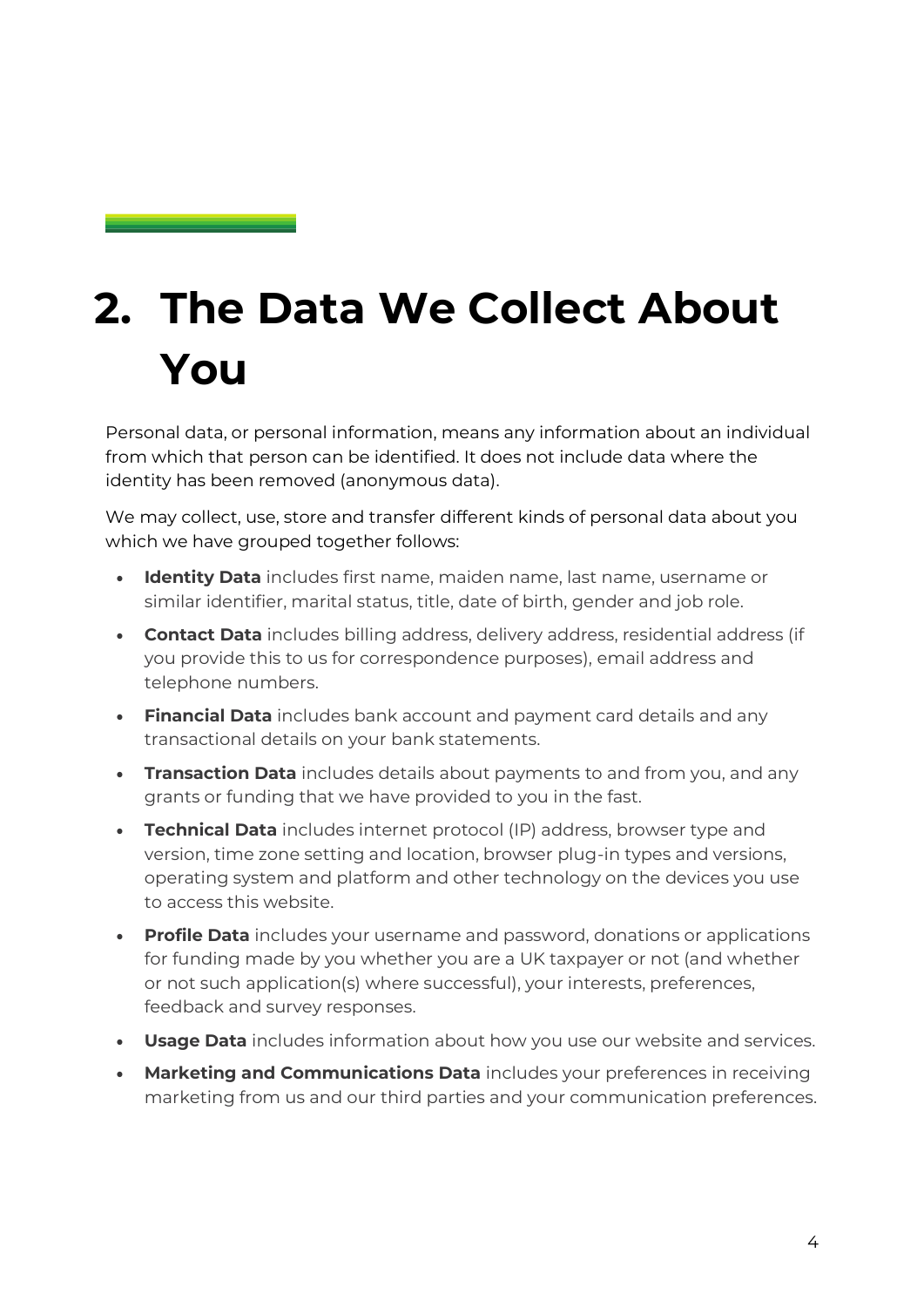- **Application Data** includes personal information in connection with your application for work with us including
	- The information you have provided to us in your curriculum vitae and/or covering letter.
	- The information you have provided on our application form, including name, title, address, telephone number, personal email address, date of birth, gender, employment history and qualifications.
	- Any information you provide to us during an interview.
	- If you disclose it to us, we may also collect certain Special Categories of Personal Data including information about your race or ethnicity, religious beliefs, sexual orientation and political opinions, information about your health, including any medical condition, health and sickness records.
	- We may also collect information about criminal convictions and offences if we request a Disclosure and Barring Service check in connection with a job application.

We also collect, use and share Aggregated Data such as statistical or demographic data for any purpose. Aggregated Data may be derived from your personal data but is not considered personal data in law as this data does **not** directly or indirectly reveal your identity. For example, we may aggregate your Usage Data to calculate the percentage of users accessing a specific website feature. However, if we combine or connect Aggregated Data with your personal data so that it can directly or indirectly identify you, we treat the combined data as personal data which will be used in accordance with this privacy notice.

#### **Bank Statements**

If you make an application for a grant or other type of funding from us, we will need to see a copy of your unredacted bank statements (covering transactions over a three month period or five transaction sheets, whichever is the least). We will use the information on your bank statements to help us reach a decision on whether to accept or decline your funding/grant application.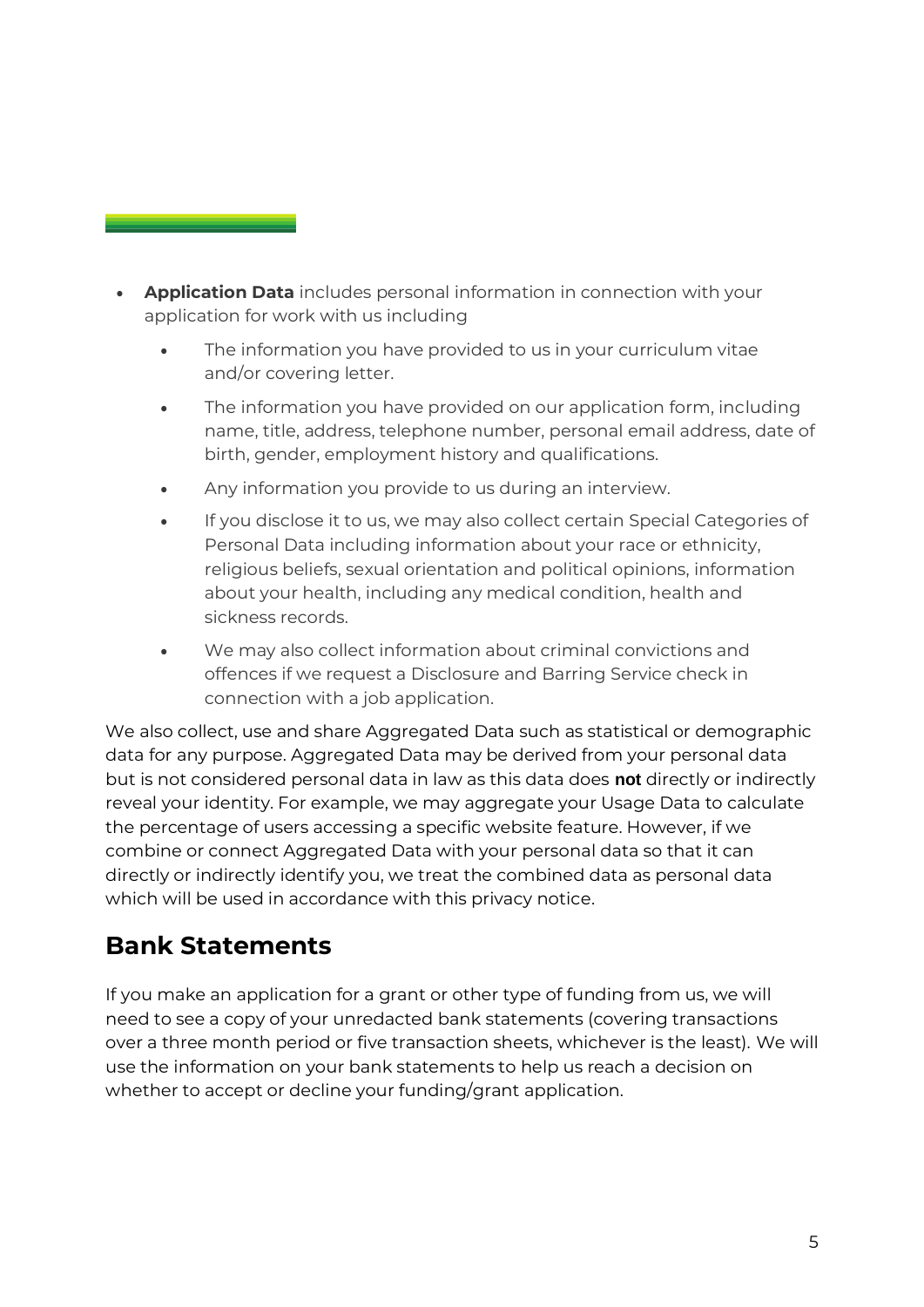#### **If You Fail To Provide Personal Data**

Where we need to collect personal data by law, or under the terms of a contract we have with you and you fail to provide that data when requested, we may not be able to perform the contract we have or are trying to enter into with you (for example, to provide you with a grant or other funding). In this case, we may have to cancel a contract you have with us but we will notify you if this is the case at the time.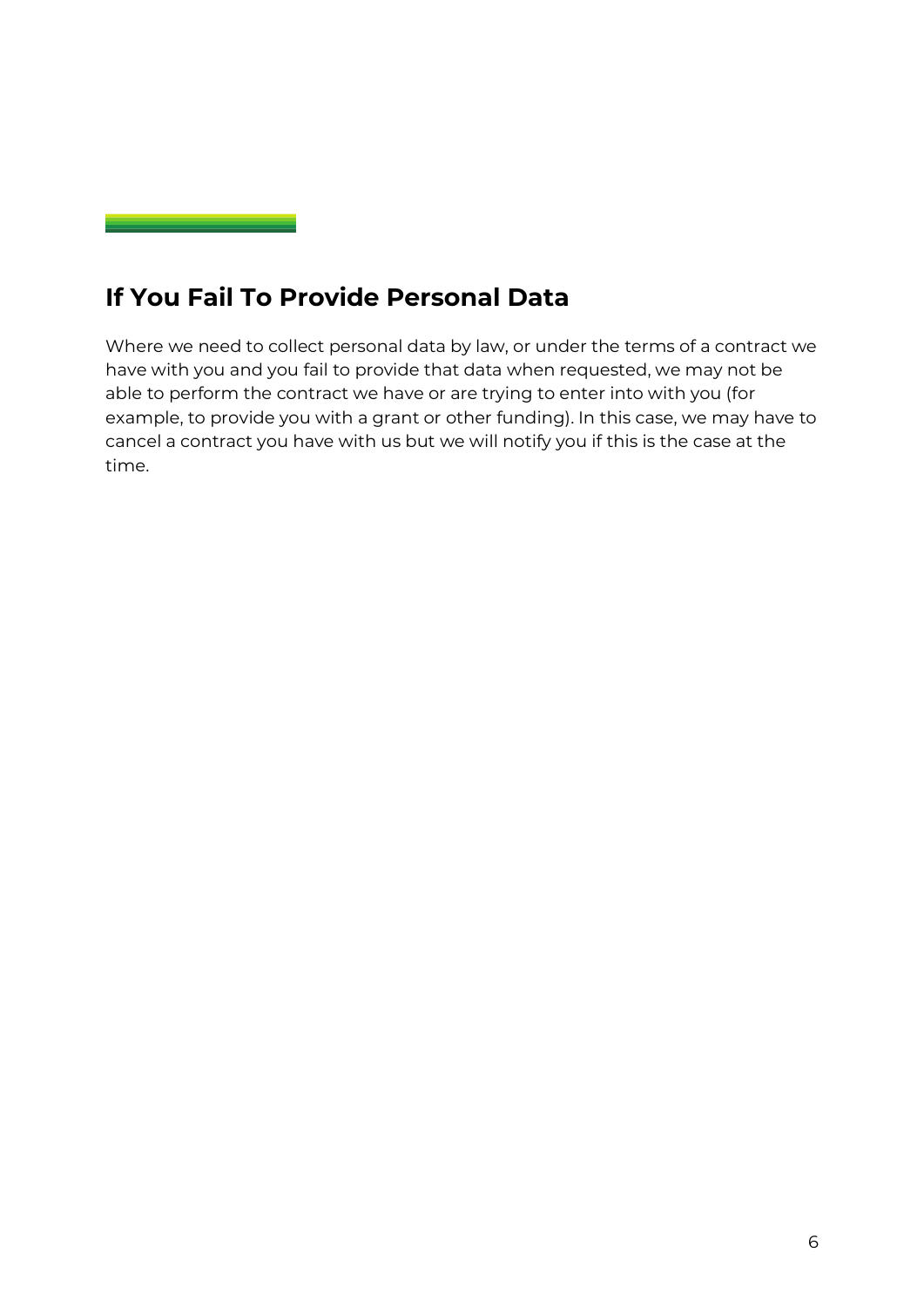## <span id="page-7-0"></span>**3. How Is Your Personal Data Collected?**

We use different methods to collect data from and about you including through:

**Direct interactions.** You may give us your Identity, Contact and Financial Data by filling in forms or by corresponding with us by post, phone, email or otherwise. This includes personal data you provide when you

- apply for our grants, funding or services;
- make a donation;
- subscribe to our publications;
- request marketing to be sent to you;
- apply for volunteering;
- enter a competition, promotion or survey; or
- give us some feedback or contact us.
- **Automated technologies or interactions.** As you interact with our website, we may automatically collect Technical Data about your equipment, browsing actions and patterns. We collect this personal data by using cookies, server logs and other similar technologies. Please see our cookie policy for further details.
- **Third parties or publicly available sources.** We may receive personal data about you from various third parties and public sources as set out below:
	- Technical Data from analytics providers such as Google based outside the UK;
	- Contact, Financial and Transaction Data from providers of technical, payment and delivery services such as JustGivingbased outside the UK but inside the EU.
	- Identity and Contact Data from publicly availably sources such as Companies House , the Charity Commission and the Electoral Register based outside the UK but inside the EU.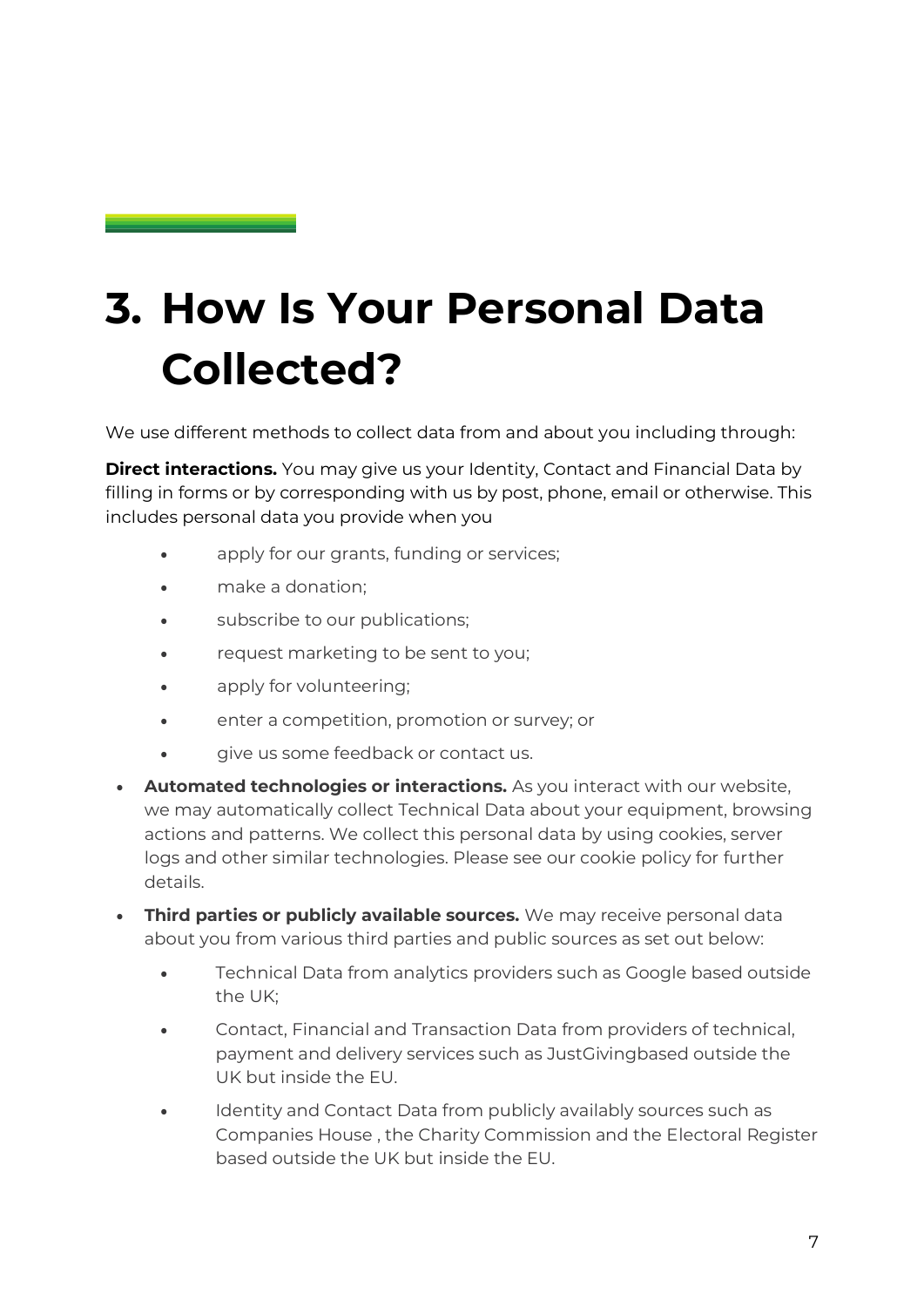### <span id="page-8-0"></span>**4. How We Use Your Personal Data**

We will only use your personal data when the law allows us to. Most commonly, we will use your personal data in the following circumstances:

- Where we need to perform the contract we are about to enter into or have entered into with you.
- Where it is necessary for our legitimate interests (or those of a third party) and your interests and fundamental rights do not override those interests.
- Where we need to comply with a legal or regulatory obligation.

Please see the Glossary to find out more about the types of lawful basis that we will rely on to process your personal data.

Generally we do not rely on consent as a legal basis for processing your personal data other than in relation to sending third party direct marketing communications to you via email or text message. You have the right to withdraw consent to marketing at any time by [contacting us.](#page-3-1)

#### **Purposes For Which We Will Use Your Personal Data**

We have set out below, in a table format, a description of all the ways we plan to use your personal data, and which of the legal bases we rely on to do so. We have also identified what our legitimate interests are where appropriate.

Note that we may process your personal data for more than one lawful ground depending on the specific purpose for which we are using your data. Please [contact us](#page-3-1) if you need details about the specific legal ground we are relying on to process your personal data where more than one ground has been set out in the table below.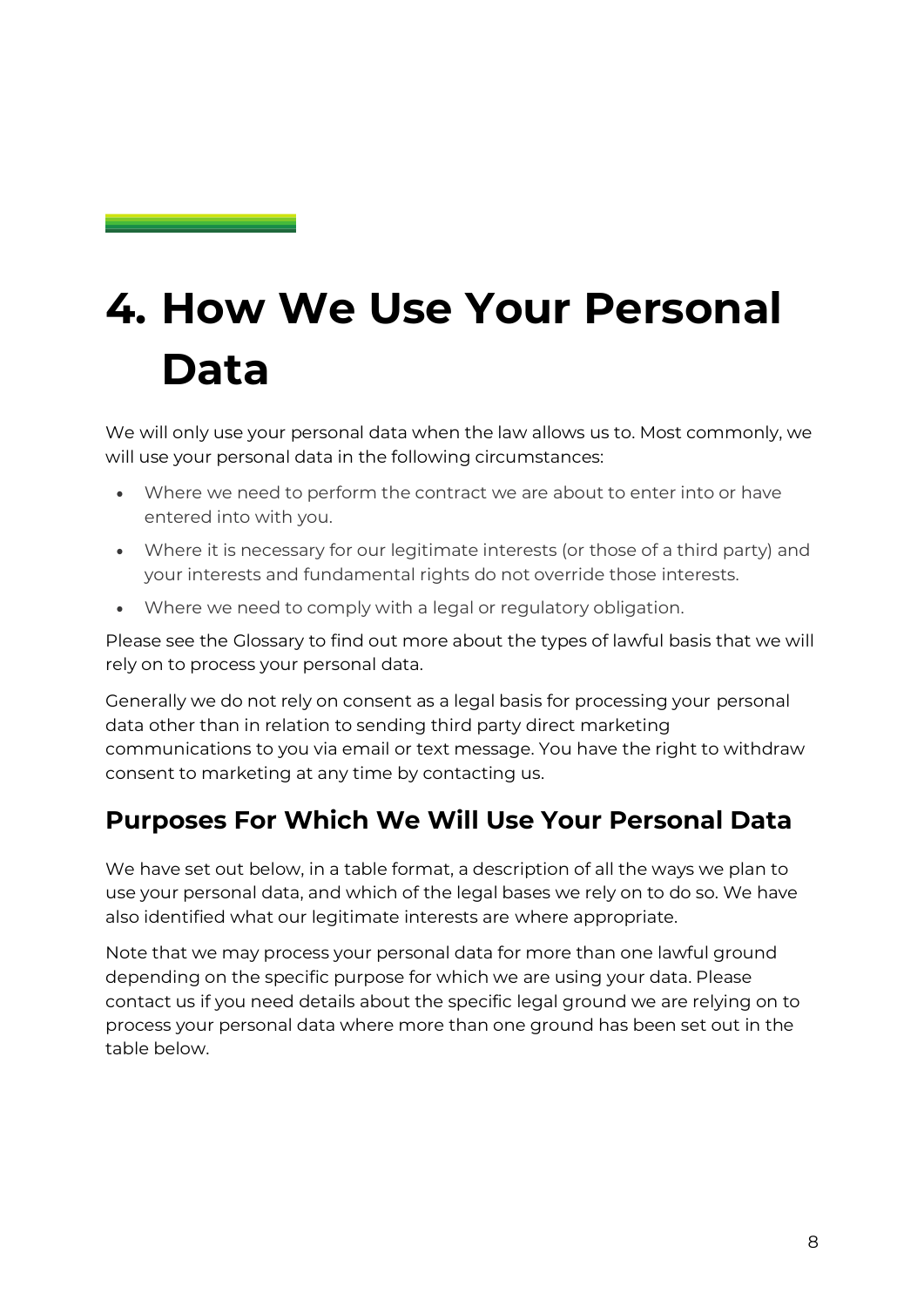| <b>Purpose/Activity</b>                                                                                                                                                                                                                        | <b>Type of Data</b>                                                                                    | <b>Lawful Basis for</b><br><b>Processing Including</b><br><b>Basis of Legitimate</b><br><b>Interest</b>                                                                                                                                                           |
|------------------------------------------------------------------------------------------------------------------------------------------------------------------------------------------------------------------------------------------------|--------------------------------------------------------------------------------------------------------|-------------------------------------------------------------------------------------------------------------------------------------------------------------------------------------------------------------------------------------------------------------------|
| To process your donations or<br>other payments, to claim Gift<br>Aid on your donations and<br>verify and financial<br>transactions which will<br>include:<br>(a) Manage payments, fees<br>and charges<br>(b) Collect and recover money<br>owed | (a) Identity<br>(b) Contact<br>(c) Financial<br>(d) Transaction<br>(e) Marketing and<br>Communications | (a) Performance of a<br>contract with you<br>(b) Necessary for our<br>legitimate interests (to<br>recover debts due to us)                                                                                                                                        |
| To consider your application<br>for a grant or funding and<br>make decision relating to<br>such application                                                                                                                                    | (a) Identity<br>(b) Contact<br>(c) Profile<br>(d) Financial                                            | (a) Performance of a<br>contract with you<br>(b) Comply with legal<br>obligations<br>(c) Necessary for our<br>legitimate interests (to<br>consider applications and<br>make decisions about<br>providing funding in the<br>best interests of our<br>organisation) |
| To provide the services that<br>you have requested                                                                                                                                                                                             | (a) Identity<br>(b) Contact<br>(c) Financial<br>(d) Transaction<br>(e) Marketing and<br>Communications | a) Performance of a<br>contract with you<br>(b) Necessary to comply<br>with a legal obligation                                                                                                                                                                    |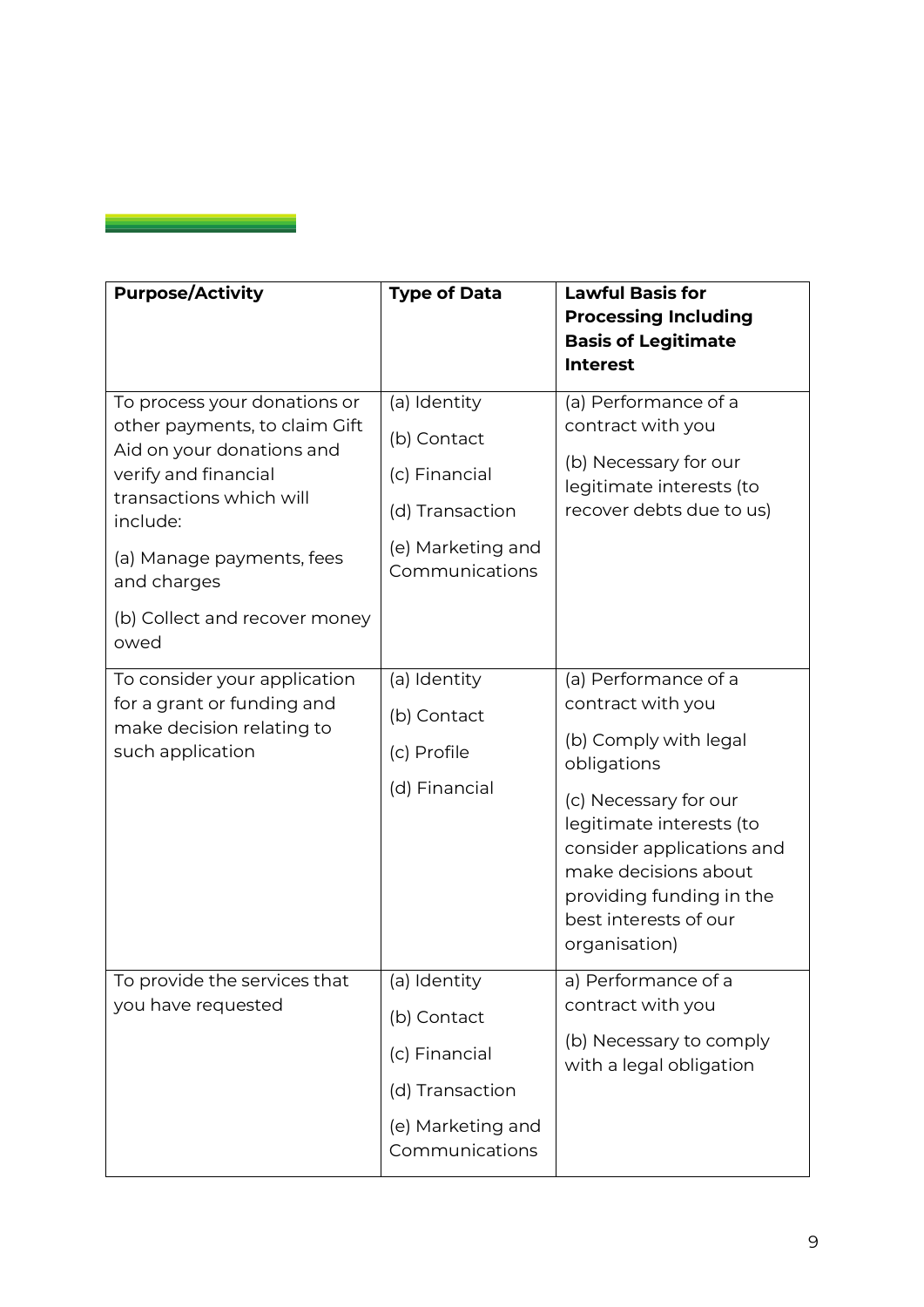| To manage our relationship<br>with you which will include:<br>(a) Notifying you about<br>changes to our terms or<br>privacy policy<br>(b) Asking you to leave a<br>review or take a survey | (a) Identity<br>(b) Contact<br>(c) Profile<br>(d) Marketing and<br>Communications              | (a) Performance of a<br>contract with you<br>(b) Necessary to comply<br>with a legal obligation<br>(c) Necessary for our<br>legitimate interests (to<br>keep our records updated<br>and to study how<br>customers use our<br>products/services)                                                                         |
|--------------------------------------------------------------------------------------------------------------------------------------------------------------------------------------------|------------------------------------------------------------------------------------------------|-------------------------------------------------------------------------------------------------------------------------------------------------------------------------------------------------------------------------------------------------------------------------------------------------------------------------|
| To enable you to partake in a<br>prize draw, competition or<br>complete a survey                                                                                                           | (a) Identity<br>(b) Contact<br>(c) Profile<br>(d) Usage<br>(e) Marketing and<br>Communications | (a) Performance of a<br>contract with you<br>(b) Necessary for our<br>legitimate interests (to<br>study how customers use<br>our products/services, to<br>develop them and grow<br>our business)                                                                                                                        |
| To administer and protect our<br>business and this website<br>(including troubleshooting,<br>data analysis, testing, system<br>maintenance, support,<br>reporting and hosting of<br>data)  | (a) Identity<br>(b) Contact<br>(c) Technical                                                   | (a) Necessary for our<br>legitimate interests (for<br>running our business,<br>provision of administration<br>and IT services, network<br>security, to prevent fraud<br>and in the context of a<br>business reorganisation or<br>group restructuring<br>exercise)<br>(b) Necessary to comply<br>with a legal obligation |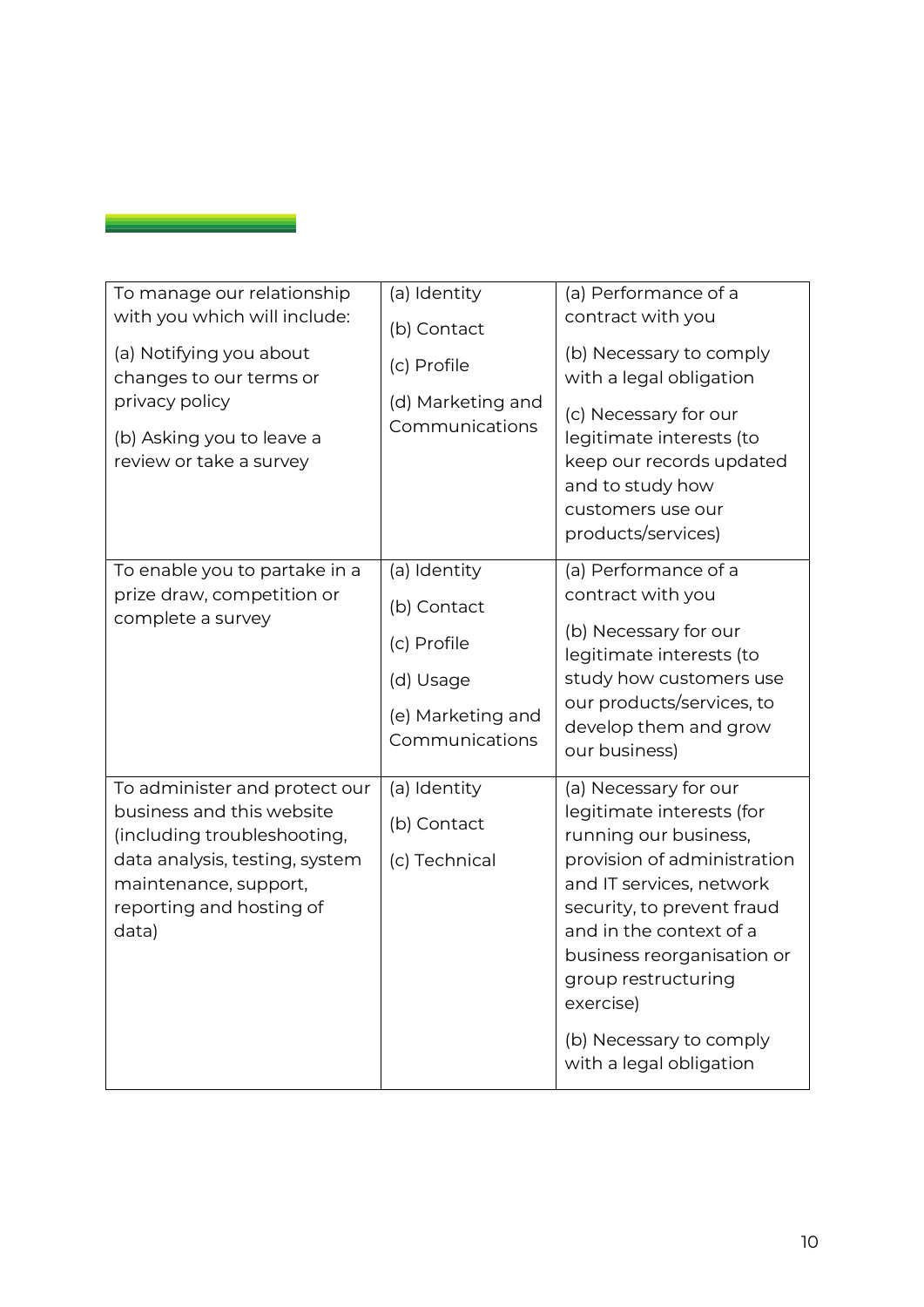| To deliver relevant website<br>content and advertisements<br>to you and measure or<br>understand the effectiveness<br>of the advertising we serve to<br>you | (a) Identity<br>(b) Contact<br>(c) Profile<br>(d) Usage<br>(e) Marketing and<br>Communications<br>(f) Technical | Necessary for our<br>legitimate interests (to<br>study how customers use<br>our products/services, to<br>develop them, to grow our<br>business and to inform our<br>marketing strategy)                                             |
|-------------------------------------------------------------------------------------------------------------------------------------------------------------|-----------------------------------------------------------------------------------------------------------------|-------------------------------------------------------------------------------------------------------------------------------------------------------------------------------------------------------------------------------------|
| To use data analytics to<br>improve our website,<br>products/services, marketing,<br>customer relationships and<br>experiences                              | (a) Technical<br>(b) Usage                                                                                      | Necessary for our<br>legitimate interests (to<br>define types of customers<br>for our products and<br>services, to keep our<br>website updated and<br>relevant, to develop our<br>business and to inform our<br>marketing strategy) |
| To make suggestions and<br>recommendations to you<br>about causes or services that<br>may be of interest to you                                             | (a) Identity<br>(b) Contact<br>(c) Technical<br>(d) Usage<br>(e) Profile                                        | Necessary for our<br>legitimate interests (to<br>develop our services and<br>grow our business)                                                                                                                                     |
| Where we collect your data<br>during the job application<br>process                                                                                         | (a) Identity<br>(b) Contact<br>(c) Special<br>Categories of<br>Personal Data<br>(d) Application<br>Data         | Necessary for our<br>legitimate interests in<br>carrying out recruitment<br>and background activities                                                                                                                               |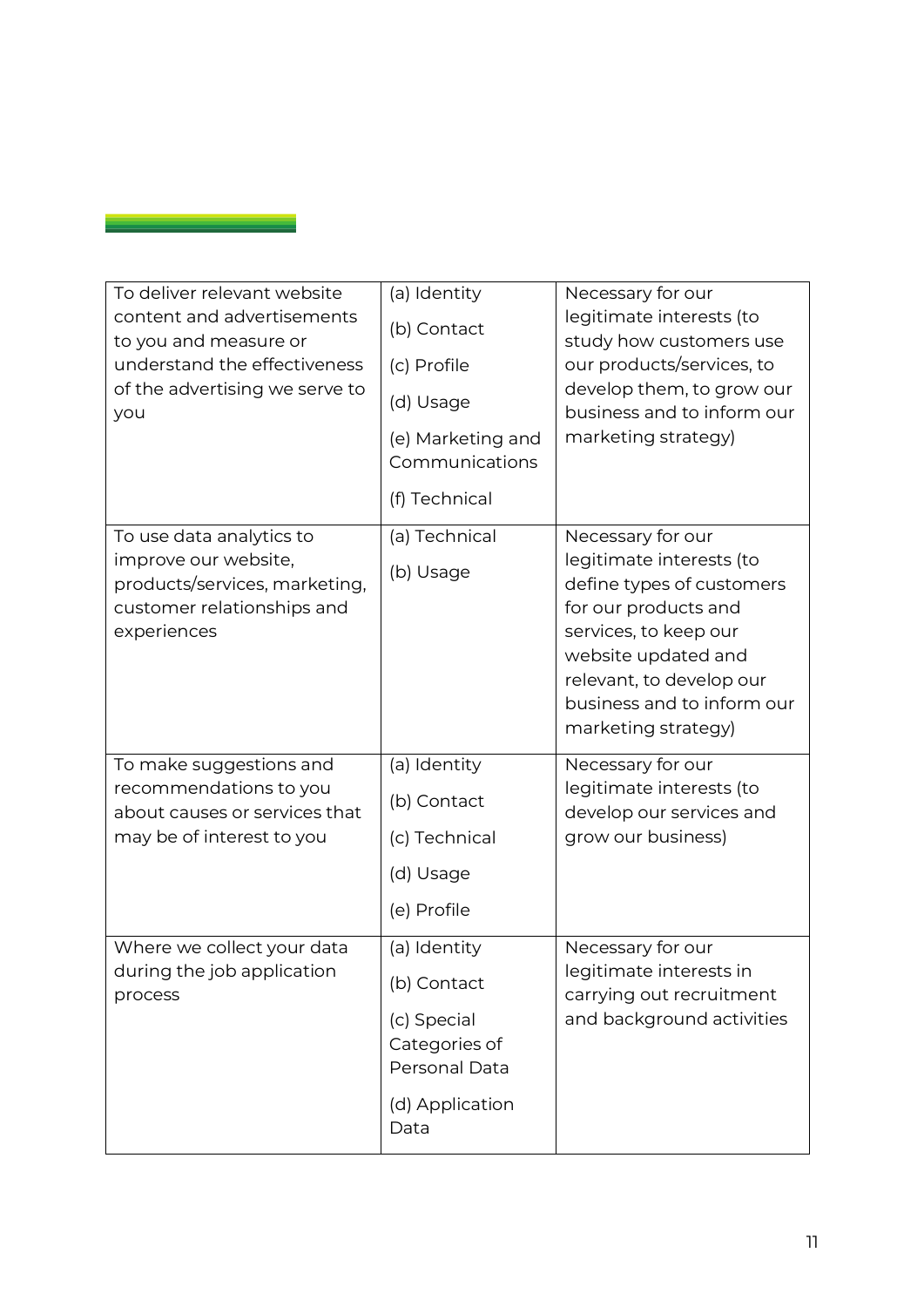| To monitor equality and         | (a) Identity            | Necessary for reasons of        |
|---------------------------------|-------------------------|---------------------------------|
| diversity                       | (b) Contact             | substantial public interest,    |
|                                 |                         | namely for the purposes of      |
|                                 | (c) Special             | identifying or keeping          |
|                                 | Categories of           | under review the existence      |
|                                 | Personal Data           | or absence of equality of       |
|                                 |                         | opportunity or treatment        |
|                                 | (d) Application<br>Data | between groups of people        |
|                                 |                         | specified in relation to that   |
|                                 |                         | category with a view to         |
|                                 |                         | enabling such equality to       |
|                                 |                         | be promoted or                  |
|                                 |                         | maintained                      |
| To comply with and              | (a) Identity            | Necessary for the purposes      |
| demonstrate compliance          | (b) Contact             | of carrying out the             |
| with employment law and         |                         | obligations and exercising      |
| best practice and other         | (c) Special             | specific rights in the field of |
| applicable laws; to assess your | Categories of           | employment law                  |
| fitness for work; and to make   | Personal Data           |                                 |
| any reasonable adjustments      | (d) Application         |                                 |
| to your role                    | Data                    |                                 |
|                                 |                         |                                 |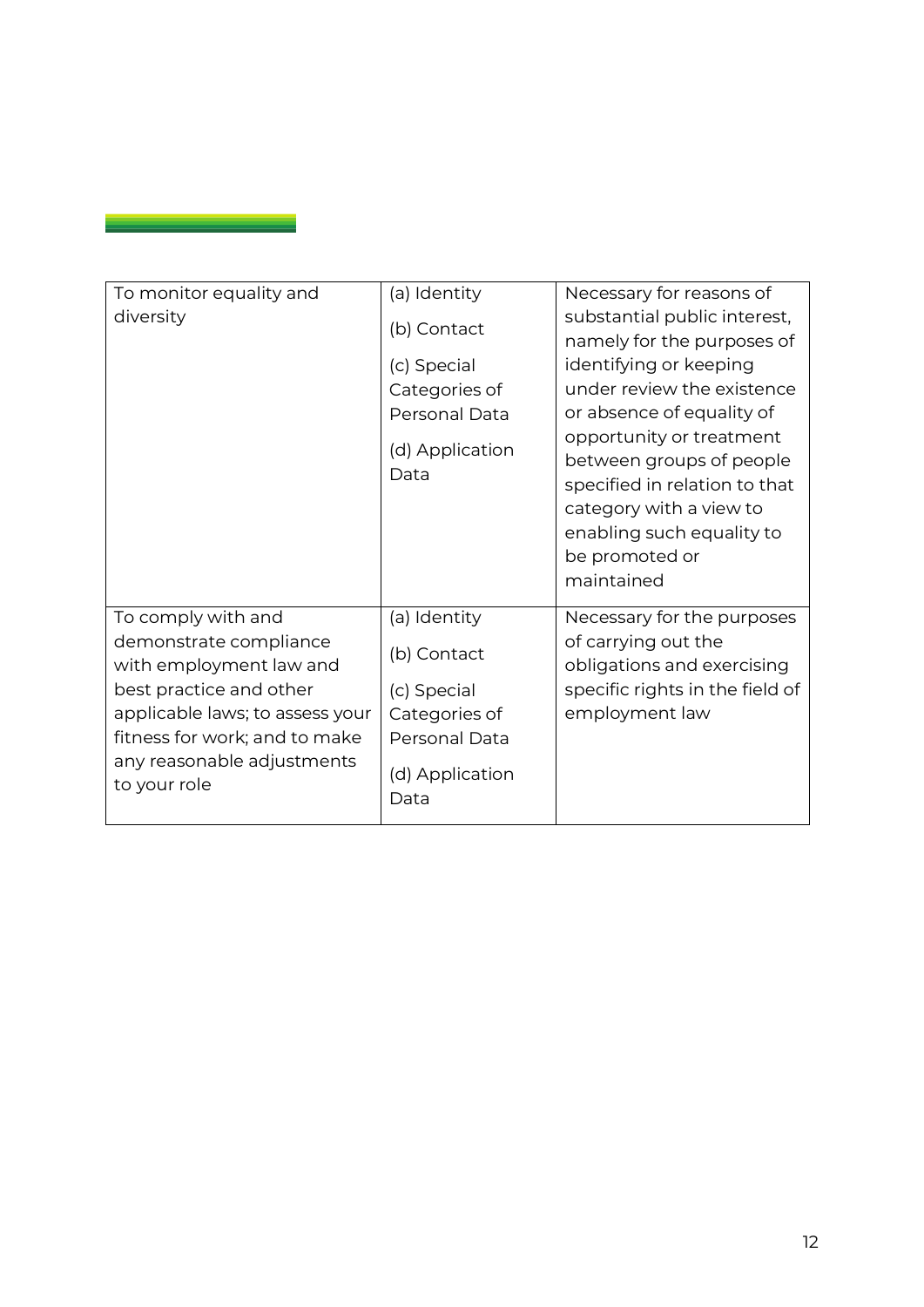## **How We Use Your Special Categories of Personal Data**

We will use your Special Categories of Personal Data in the following ways:

- We will use information about your disability status to consider whether we need to provide appropriate adjustments during the recruitment process, for example whether adjustments need to be made during a test or interview.
- We will use information about your race or national or ethnic origin to ensure meaningful equal opportunity monitoring and reporting.

#### **Children and Young People**

We realise and understand that children and young people under 18 ("**minors**") may visit our website or apply to us for grant or services. It is our policy:

- this website is not intended for or designed to attract children under the age of 13. If you are under 13 years old and wish to use this site in any way which requires you to submit your personal information, please get your parent or guardian to do so on your behalf;
- to encourage all minors to consult with their parents or legal guardian before submitting any application to us. Minors who submit an application to us will be required to have their application signed by an parent or guardian so that we can verify parental consent, where required;
- not to make a minor's participation in our activity contingent on the minor disclosing any more personal information than is reasonably necessary;
- not to actively market to minors; and
- not to use (or pass to any third party) personal information on persons known to be minors for any commercial purposes.

Parents or legal guardians should supervise minors when online and we recommend parental control tools be put in place.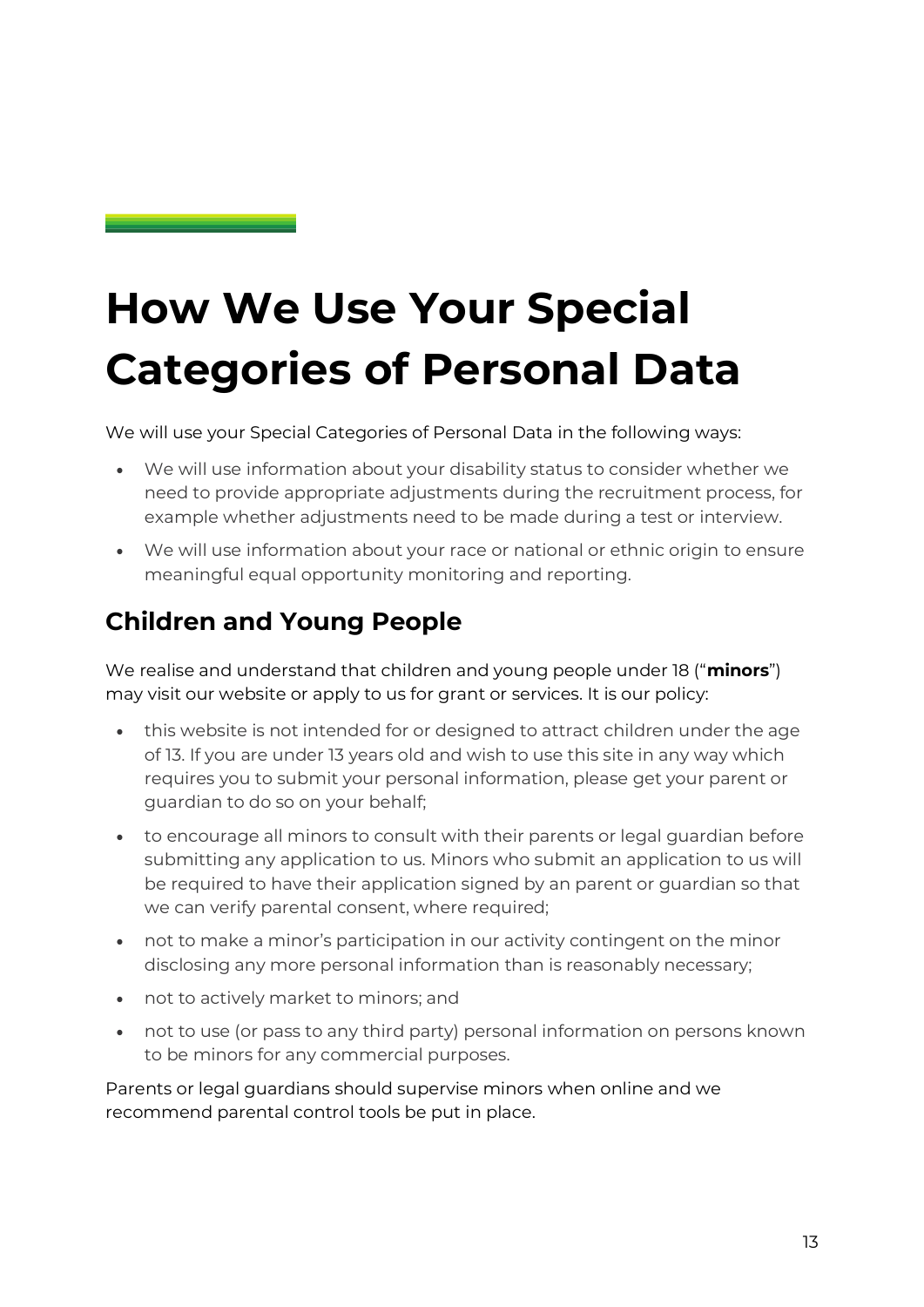#### **Marketing**

From time-to-time we would like to contact you to tell you more about the work and services we provide. We strive to provide you with choices regarding certain personal data uses, particularly around marketing and advertising. You can ask us to stop sending marketing messages at any time by using the unsubscribe option at the bottom of our email communications or [contacting us.](#page-3-1)

#### **Third-Party Marketing**

We will get your express opt-in consent before we share your personal data with any third party company for marketing purposes.

#### **Opting Out**

You can ask us or third parties to stop sending you marketing messages at any time by [contacting us](#page-3-1) or clicking the unsubscribe option in our marketing communications.

Where you opt out of receiving these marketing messages, this will not apply to personal data provided to us as a result of a donation, application for a grant or funding or other transactions.

### **Cookies**

You can set your browser to refuse all or some browser cookies, or to alert you when websites set or access cookies. If you disable or refuse cookies, please note that some parts of this website may become inaccessible or not function properly. For more information about the cookies we use, please [contact us.](#page-3-0)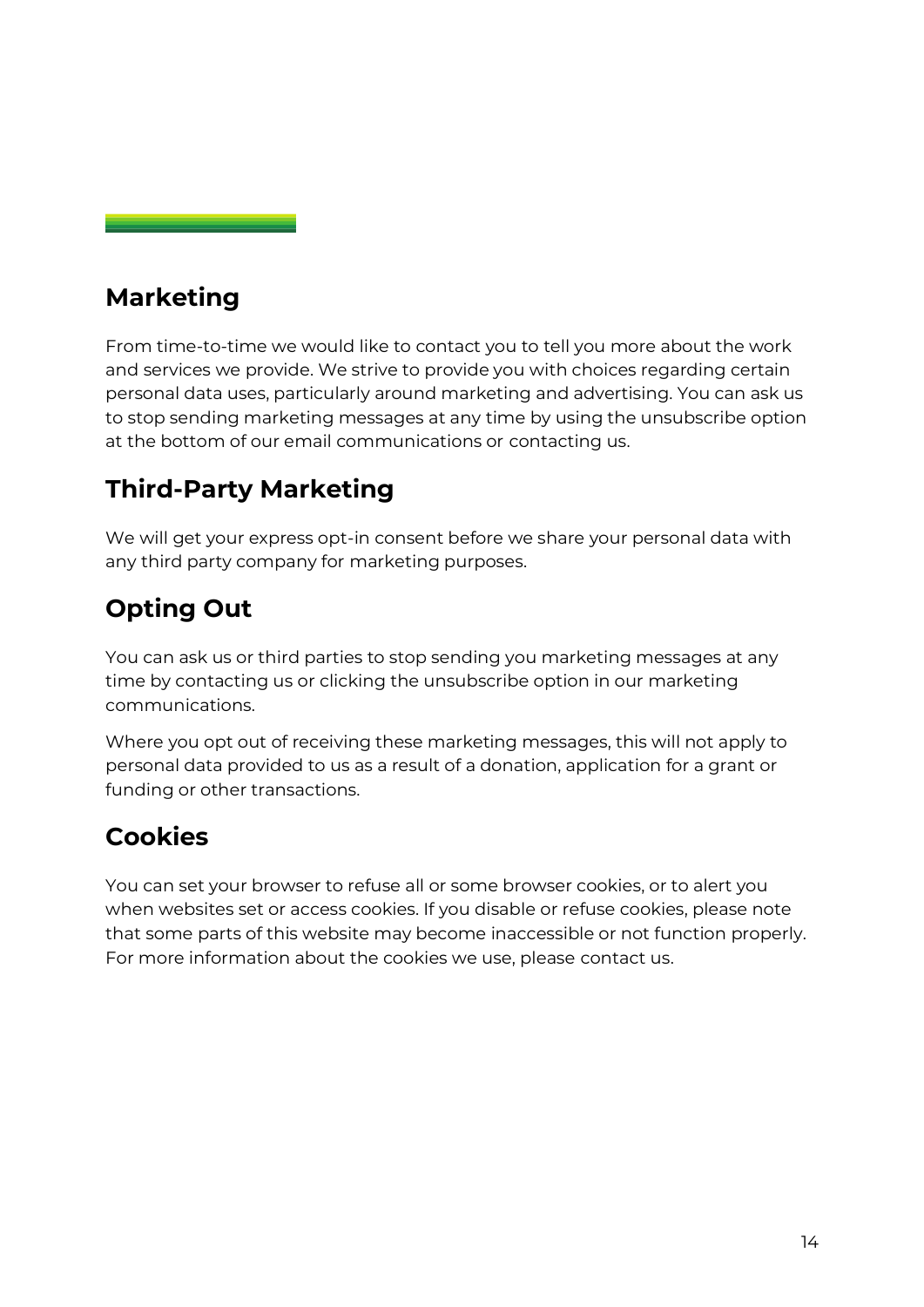#### **Change of Purpose**

We will only use your personal data for the purposes for which we collected it, unless we reasonably consider that we need to use it for another reason and that reason is compatible with the original purpose. If you wish to get an explanation as to how the processing for the new purpose is compatible with the original purpose, please [contact us.](#page-3-1)

If we need to use your personal data for an unrelated purpose, we will notify you and we will explain the legal basis which allows us to do so.

Please note that we may process your personal data without your knowledge or consent, in compliance with the above rules, where this is required or permitted by law.

### <span id="page-15-0"></span>**5. Disclosures of Your Personal Data**

We may have to share your personal data with the parties set out below for the purposes set out in the table in paragraph 4 above.

- External Third Parties as set out in the [Glossary.](file:///C:/Users/rachaelgrime/AppData/Local/Microsoft/Windows/INetCache/Content.Outlook/BT0LQ9CV/4115378_1.docx%23a682882)
- Donors who donate money to us, which we then offer (in whole or in part) to you, as a grant or other type of funding.

We require all third parties to respect the security of your personal data and to treat it in accordance with the law. We do not allow our third-party service providers to use your personal data for their own purposes and only permit them to process your personal data for specified purposes and in accordance with our instructions.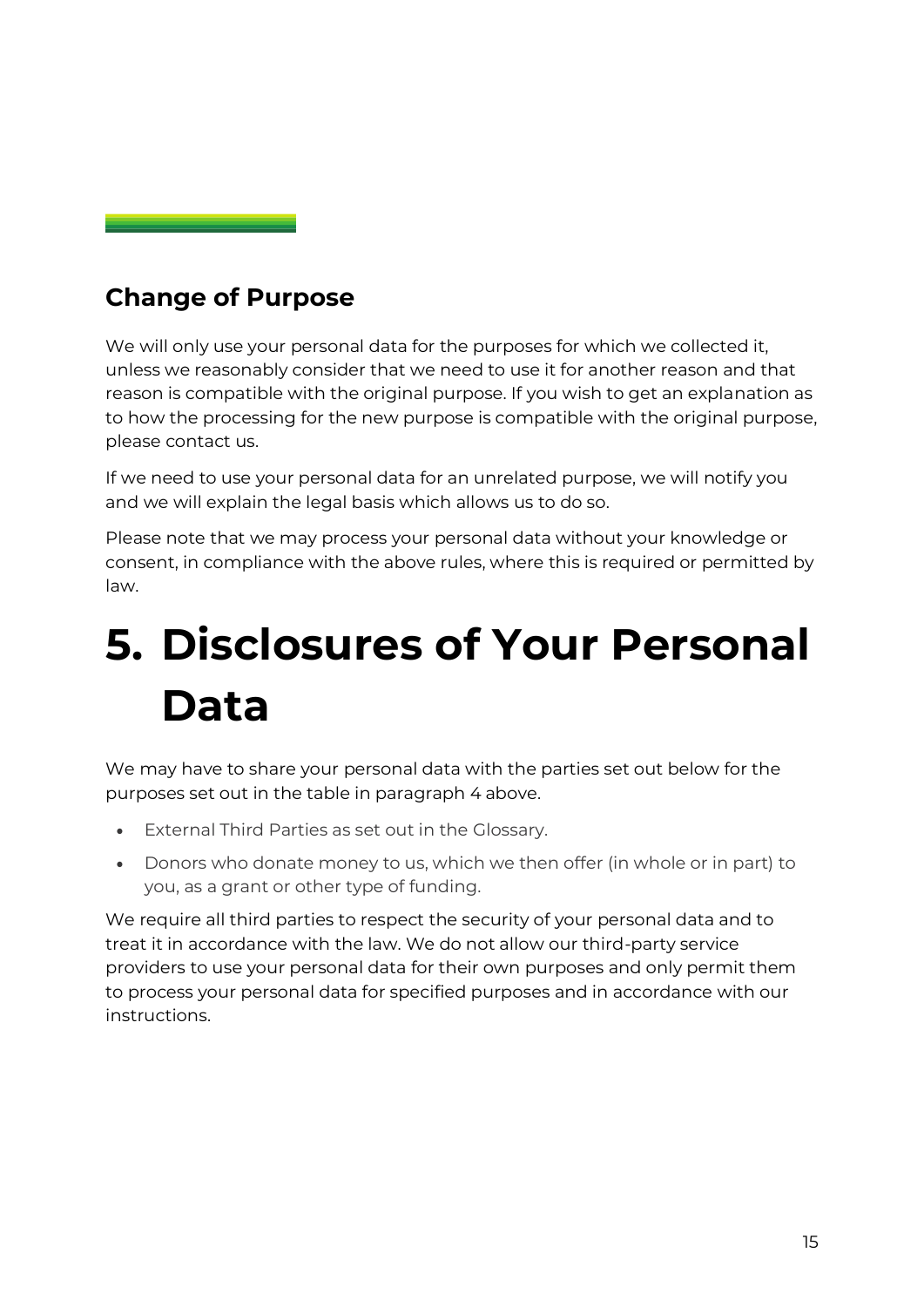## <span id="page-16-0"></span>**6. International Transfers**

Some of our external third parties are based outside of the UK so their processing of your personal data will involve a transfer of data outside the UK.

Whenever we transfer your personal data out of the UK, we ensure a similar degree of protection is attached to it by ensuring at least one of the following safeguards is implemented:

- We will only transfer your personal data to countries that have been deemed to provide an adequate level of protection for personal data by the UK.
- Where we use certain service providers, we may use specific countries approved for use in the UK which give personal data the same protection it has in the UK.

Please [contact us](#page-3-1) if you want further information on the specific mechanism used by us when transferring your personal data out of the UK.

### <span id="page-16-1"></span>**7. Data Security**

We have put in place appropriate security measures to prevent your personal data from being accidentally lost, used or accessed in an unauthorised way, altered or disclosed. In addition, we limit access to your personal data to those employees, agents, contractors and other third parties who have a business need to know. They will only process your personal data on our instructions and they are subject to a duty of confidentiality.

We have put in place procedures to deal with any suspected personal data breach and will notify you and any applicable regulator of a breach where we are legally required to do so.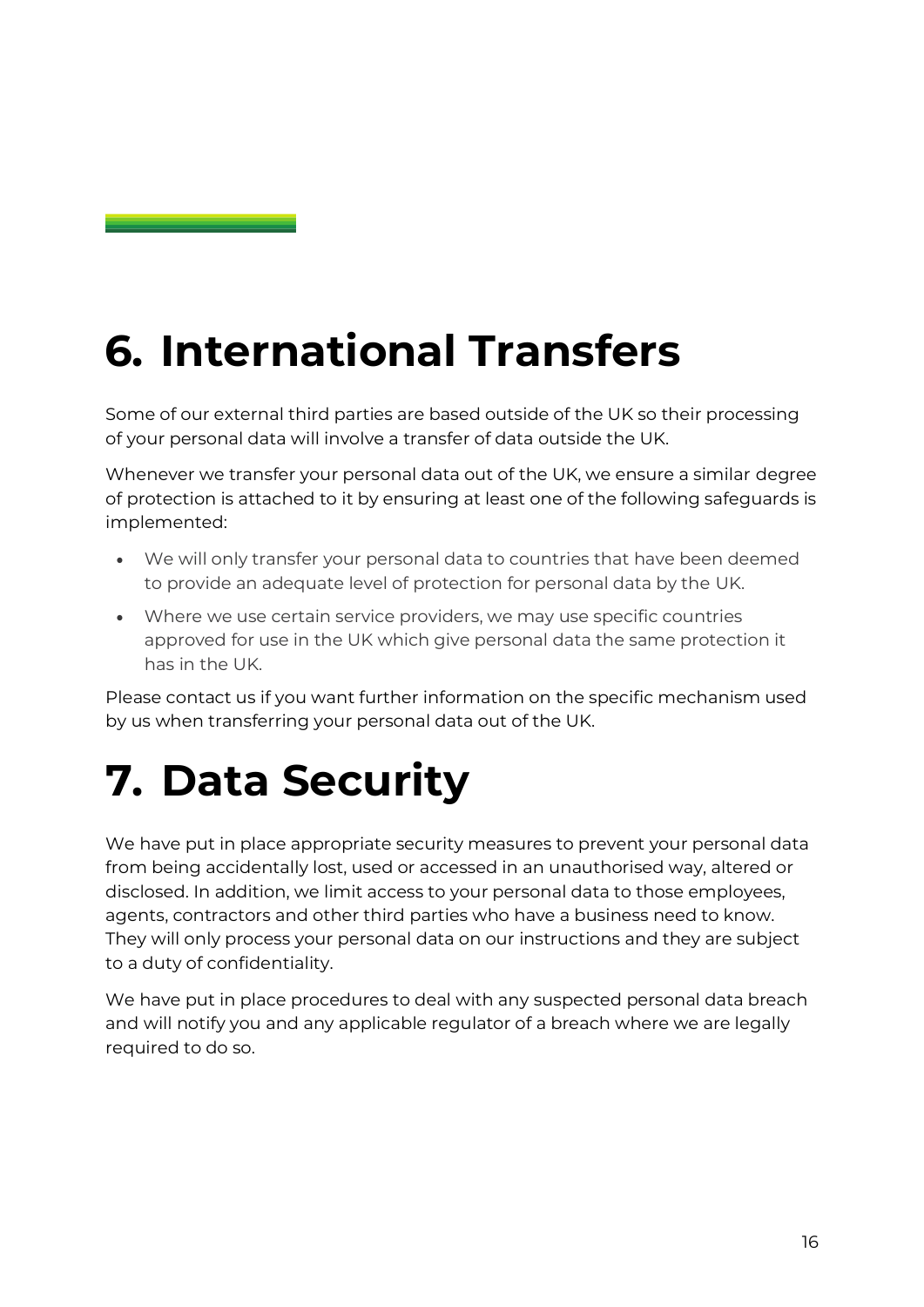### <span id="page-17-0"></span>**8. Data Retention**

#### **How long will you use my personal data for?**

We will only retain your personal data for as long as necessary to fulfil the purposes we collected it for, including for the purposes of satisfying any legal, accounting, or reporting requirements.

To determine the appropriate retention period for personal data, we consider the amount, nature, and sensitivity of the personal data, the potential risk of harm from unauthorised use or disclosure of your personal data, the purposes for which we process your personal data and whether we can achieve those purposes through other means, and the applicable legal requirements. Further details on our retention periods can be found in our Data Retention Policy.

In some circumstances you can ask us to delete your data: see [Request erasure](#page-21-0) below for further information.

In some circumstances we may anonymise your personal data (so that it can no longer be associated with you) for research or statistical purposes in which case we may use this information indefinitely without further notice to you.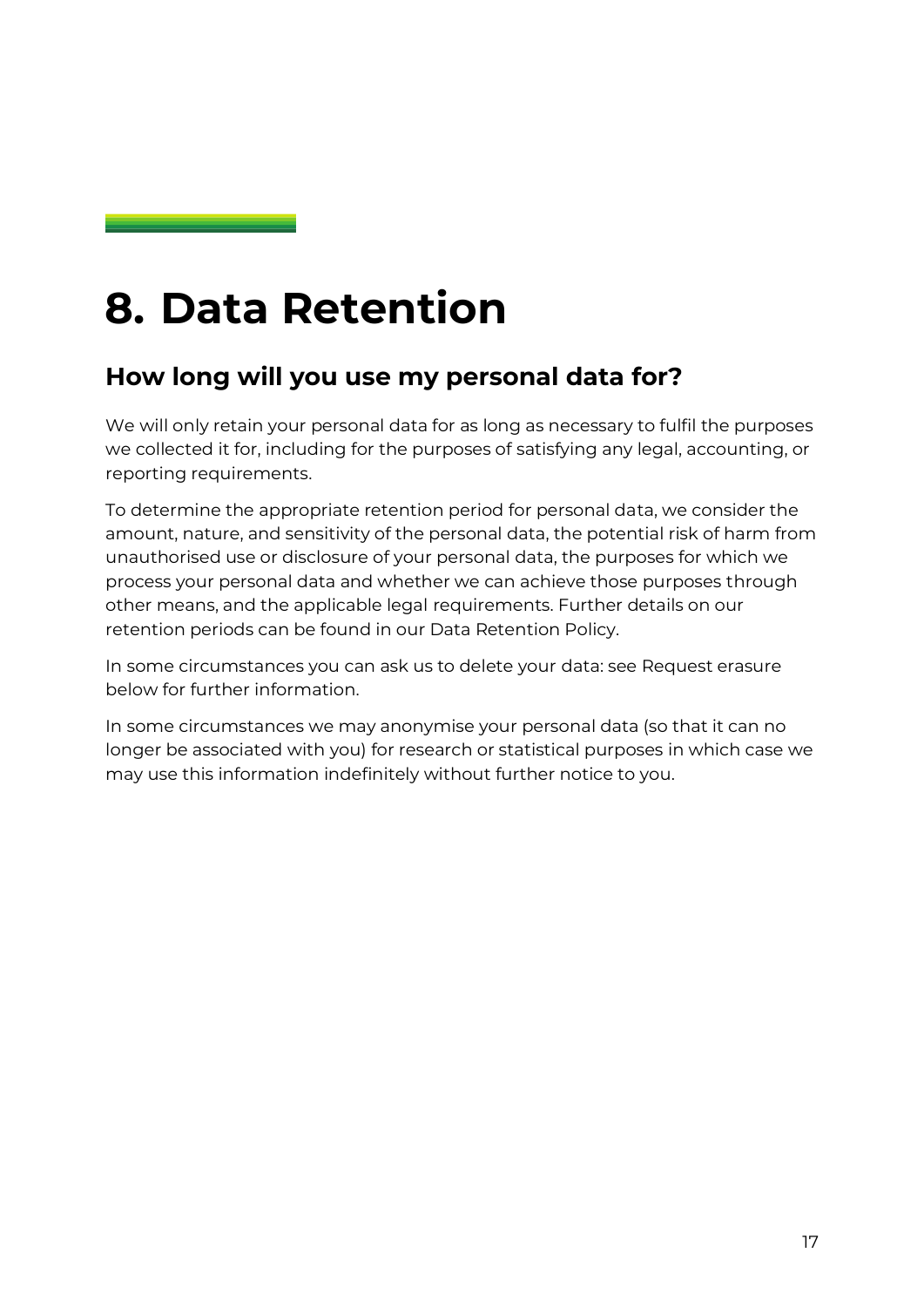### <span id="page-18-0"></span>**9. Your Legal Rights**

Under certain circumstances, you have rights under data protection laws in relation to your personal data. Please see below to find out more about these rights:

- [Request access to your personal data](#page-21-1)
- [Request correction of your personal data](#page-21-2)
- [Request erasure of your personal data](#page-21-0)
- [Object to processing of your personal data](#page-22-0)
- [Request restriction of processing your personal data](#page-22-1)
- [Request transfer of your personal data](#page-22-2)
- [Right to withdraw consent](file:///C:/Users/rachaelgrime/AppData/Local/Microsoft/Windows/INetCache/Content.Outlook/BT0LQ9CV/4115378_1.docx%23a722140)

If you wish to exercise any of the rights set out above, please [contact us.](#page-3-1)

#### **No Fee Usually Required**

You will not have to pay a fee to access your personal data (or to exercise any of the other rights). However, we may charge a reasonable fee if your request is clearly unfounded, repetitive or excessive. Alternatively, we may refuse to comply with your request in these circumstances.

#### **What We May Need From You**

We may need to request specific information from you to help us confirm your identity and ensure your right to access your personal data (or to exercise any of your other rights). This is a security measure to ensure that personal data is not disclosed to any person who has no right to receive it. We may also contact you to ask you for further information in relation to your request to speed up our response.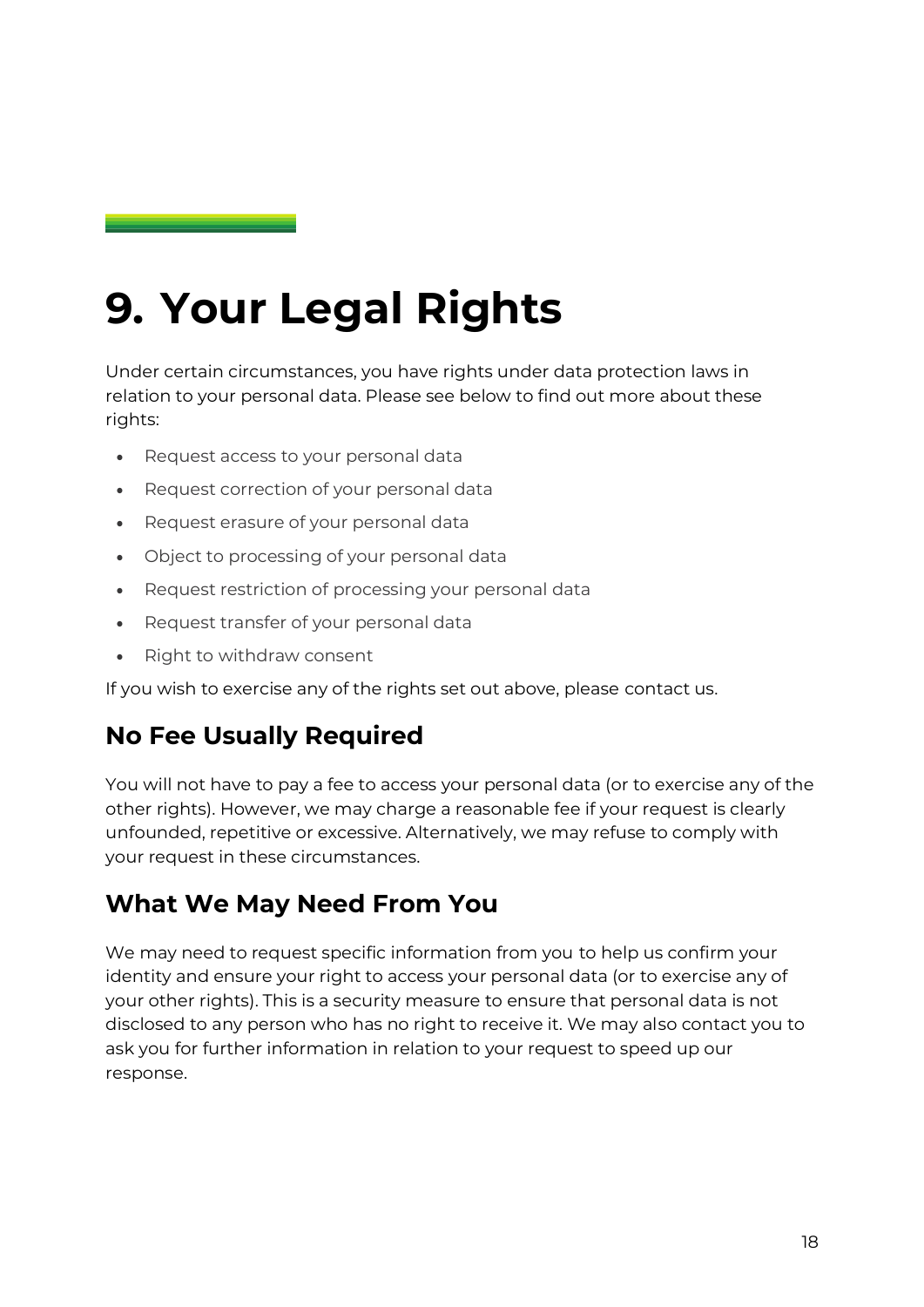

### **Time Limit to Respond**

We try to respond to all legitimate requests within one month. Occasionally it may take us longer than a month if your request is particularly complex or you have made a number of requests. In this case, we will notify you and keep you updated.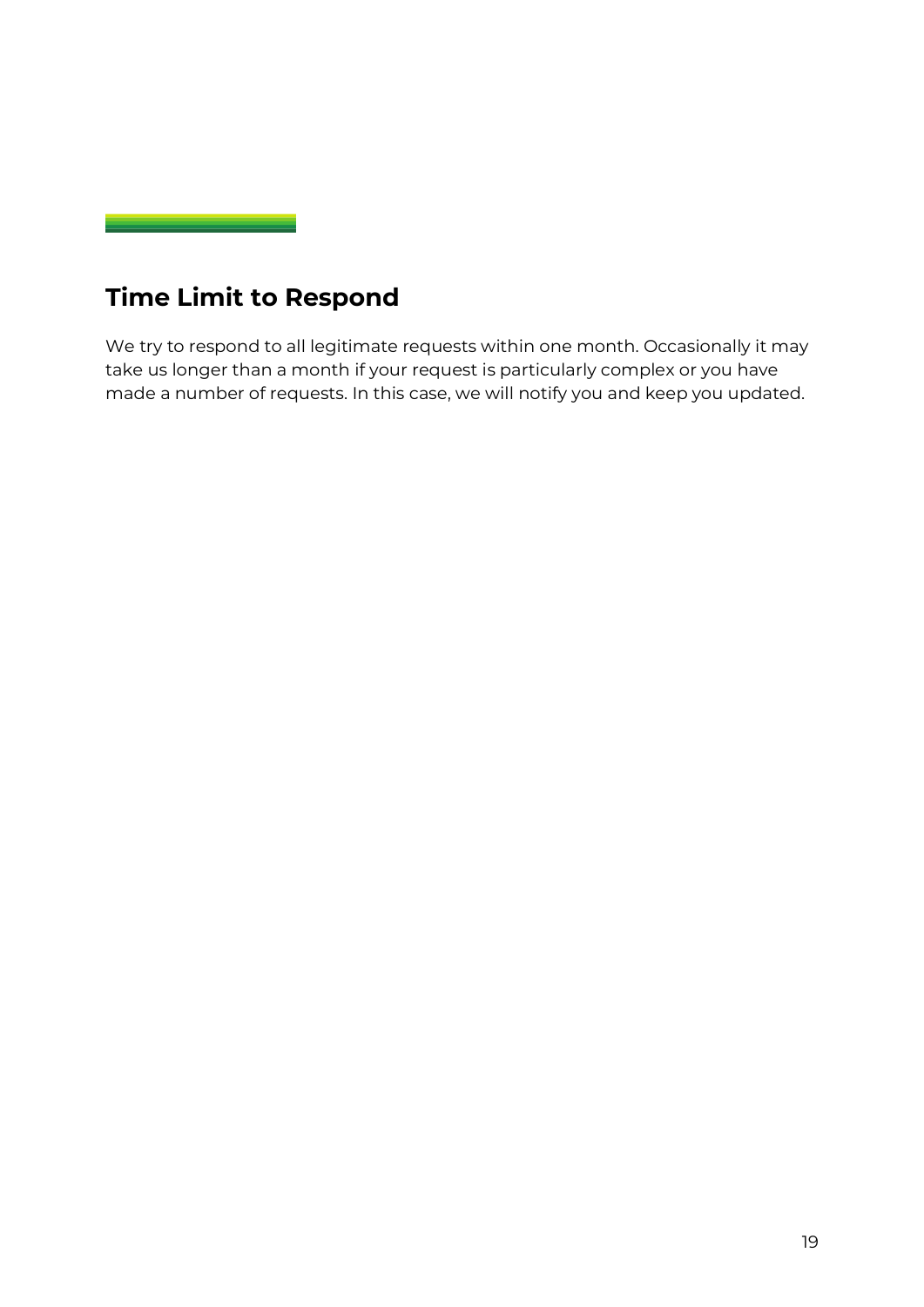### **10. Glossary**

#### **Lawful Basis**

**Legitimate Interest** means the interest of our business in conducting and managing our business to enable us to give you the best service/product and the best and most secure experience. We make sure we consider and balance any potential impact on you (both positive and negative) and your rights before we process your personal data for our legitimate interests. We do not use your personal data for activities where our interests are overridden by the impact on you (unless we have your consent or are otherwise required or permitted to by law). You can obtain further information about how we assess our legitimate interests against any potential impact on you in respect of specific activities by [contacting](#page-3-1)  [us.](#page-3-1)

**Performance of Contract** means processing your data where it is necessary for the performance of a contract to which you are a party or to take steps at your request before entering into such a contract.

**Comply with a legal or regulatory obligation** means processing your personal data where it is necessary for compliance with a legal or regulatory obligation that we are subject to.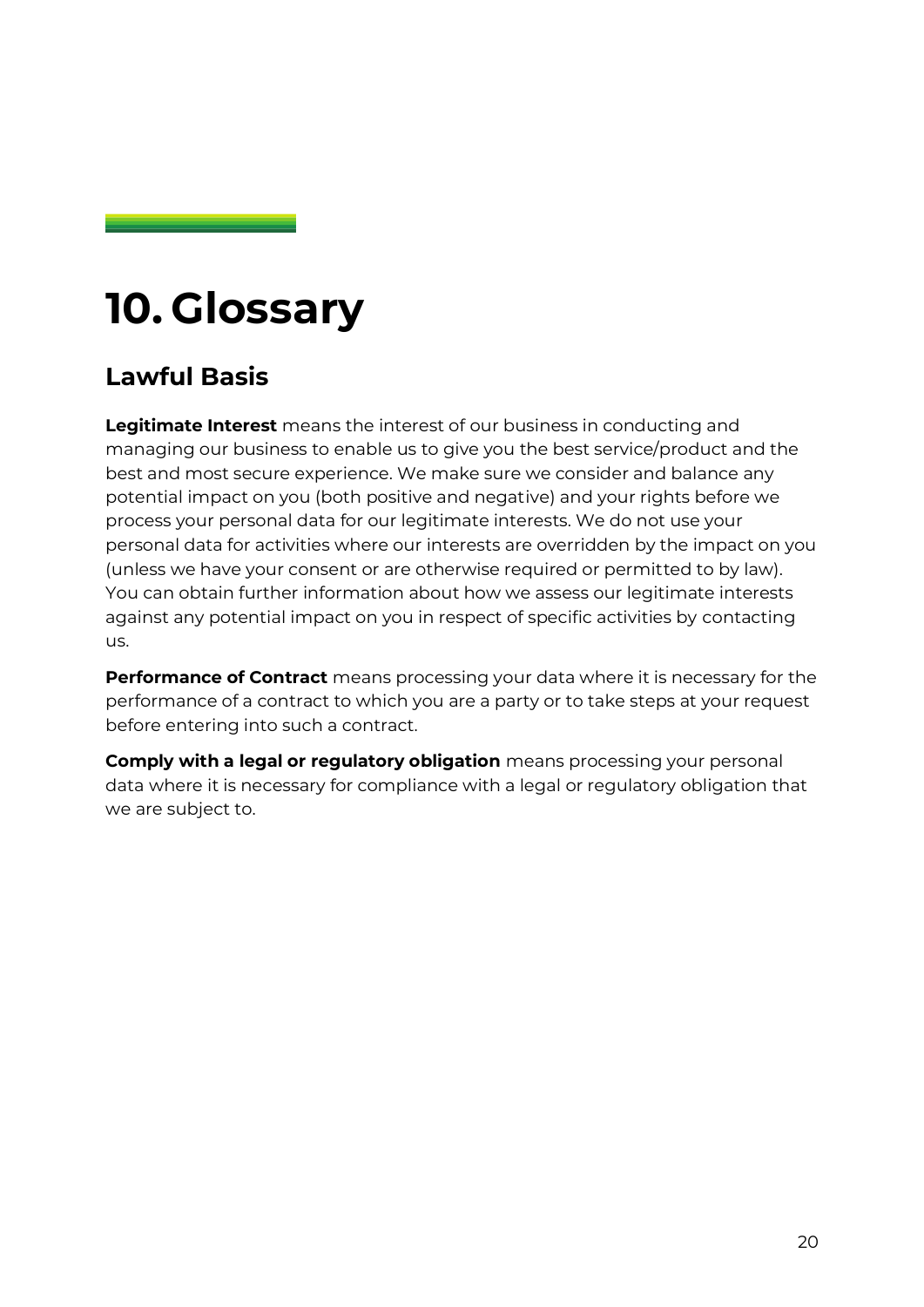#### **Third Parties**

#### **External Third Parties**

We may share your personal data with External Third Parties who perform certain services on our behalf such as:

- Service providers acting as processors based inside and outside the UK who perform particular services on our behalf. These services may include processing payments, providing customer relationship management, marketing assistance and supporting our website and IT functionality. These service providers may be supplied with or have access to your personal data solely for the purpose of providing these services to us or on our behalf. Derbyshire Community Foundation is the data controller and will remain accountable for your personal data.
- Professional advisers acting as processors or joint controllers including lawyers, bankers, auditors and insurers based in the UK who provide consultancy, banking, legal, insurance and accounting services.
- HM Revenue & Customs, regulators and other authorities acting as processors or joint controllers based in the UK who require reporting of processing activities in certain circumstances.

### **Your Legal Rights**

#### **You have the right to:**

- <span id="page-21-1"></span>• **Request access** to your personal data (commonly known as a "data subject access request"). This enables you to receive a copy of the personal data we hold about you and to check that we are lawfully processing it.
- <span id="page-21-2"></span>• **Request correction** of the personal data that we hold about you. This enables you to have any incomplete or inaccurate data we hold about you corrected, though we may need to verify the accuracy of the new data you provide to us.
- <span id="page-21-0"></span>• **Request erasure** of your personal data. This enables you to ask us to delete or remove personal data where there is no good reason for us continuing to process it. You also have the right to ask us to delete or remove your personal data where you have successfully exercised your right to object to processing (see below), where we may have processed your information unlawfully or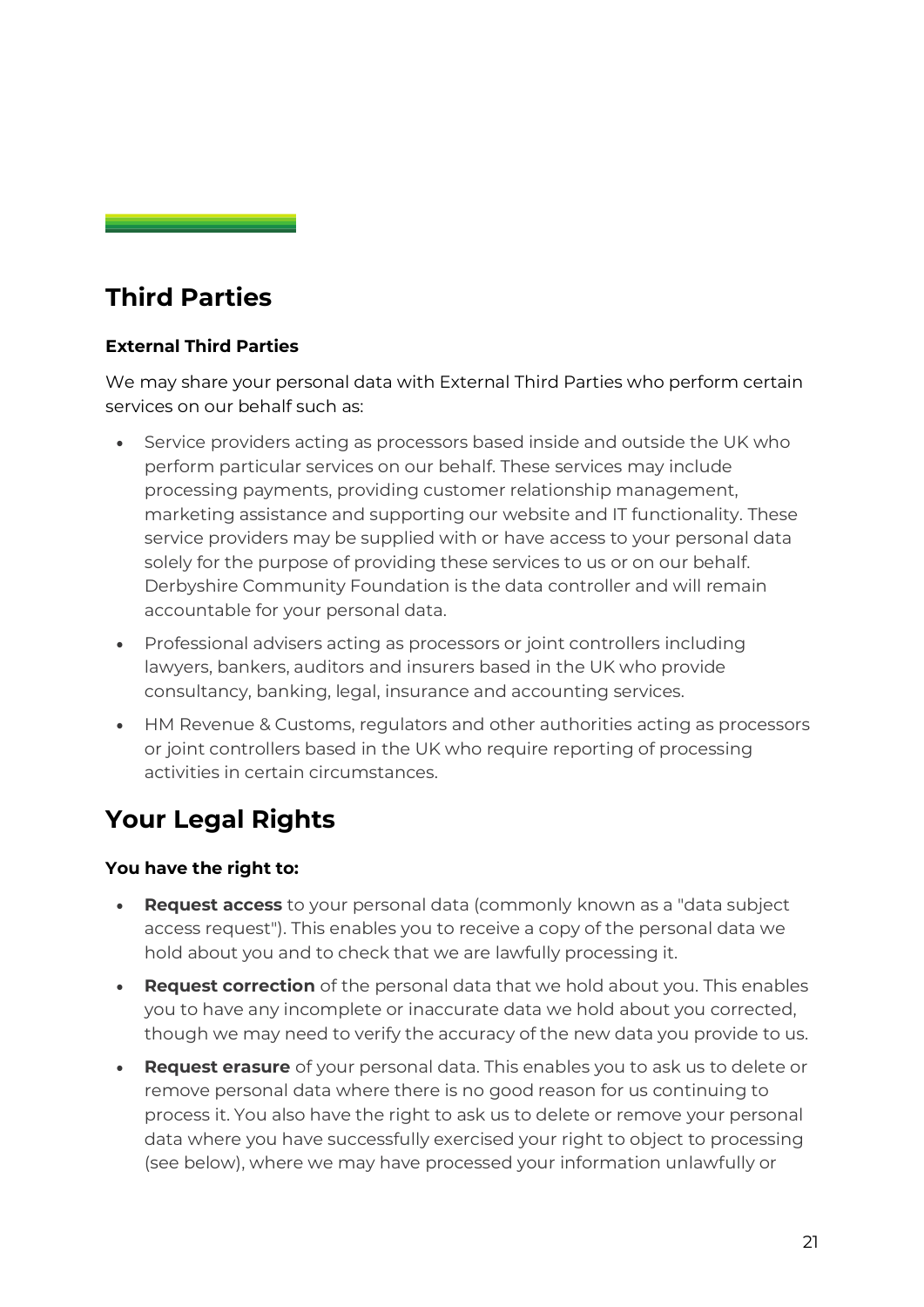where we are required to erase your personal data to comply with local law. Note, however, that we may not always be able to comply with your request of erasure for specific legal reasons which will be notified to you, if applicable, at the time of your request.

- <span id="page-22-0"></span>• **Object to processing** of your personal data where we are relying on a legitimate interest (or those of a third party) and there is something about your particular situation which makes you want to object to processing on this ground as you feel it impacts on your fundamental rights and freedoms. You also have the right to object where we are processing your personal data for direct marketing purposes. In some cases, we may demonstrate that we have compelling legitimate grounds to process your information which override your rights and freedoms.
- <span id="page-22-1"></span>• **Request restriction** of processing of your personal data. This enables you to ask us to suspend the processing of your personal data in the following scenarios: (a) if you want us to establish the data's accuracy; (b) where our use of the data is unlawful but you do not want us to erase it; (c) where you need us to hold the data even if we no longer require it as you need it to establish, exercise or defend legal claims; or (d) you have objected to our use of your data but we need to verify whether we have overriding legitimate grounds to use it.
- <span id="page-22-2"></span>• **Request the transfer** of your personal data to you or to a third party. We will provide to you, or a third party you have chosen, your personal data in a structured, commonly used, machine-readable format. Note that this right only applies to automated information which you initially provided consent for us to use or where we used the information to perform a contract with you.
- **Withdraw consent at any time** where we are relying on consent to process your personal data. However, this will not affect the lawfulness of any processing carried out before you withdraw your consent. If you withdraw your consent, we may not be able to provide certain products or services to you. We will advise you if this is the case at the time you withdraw your consent.